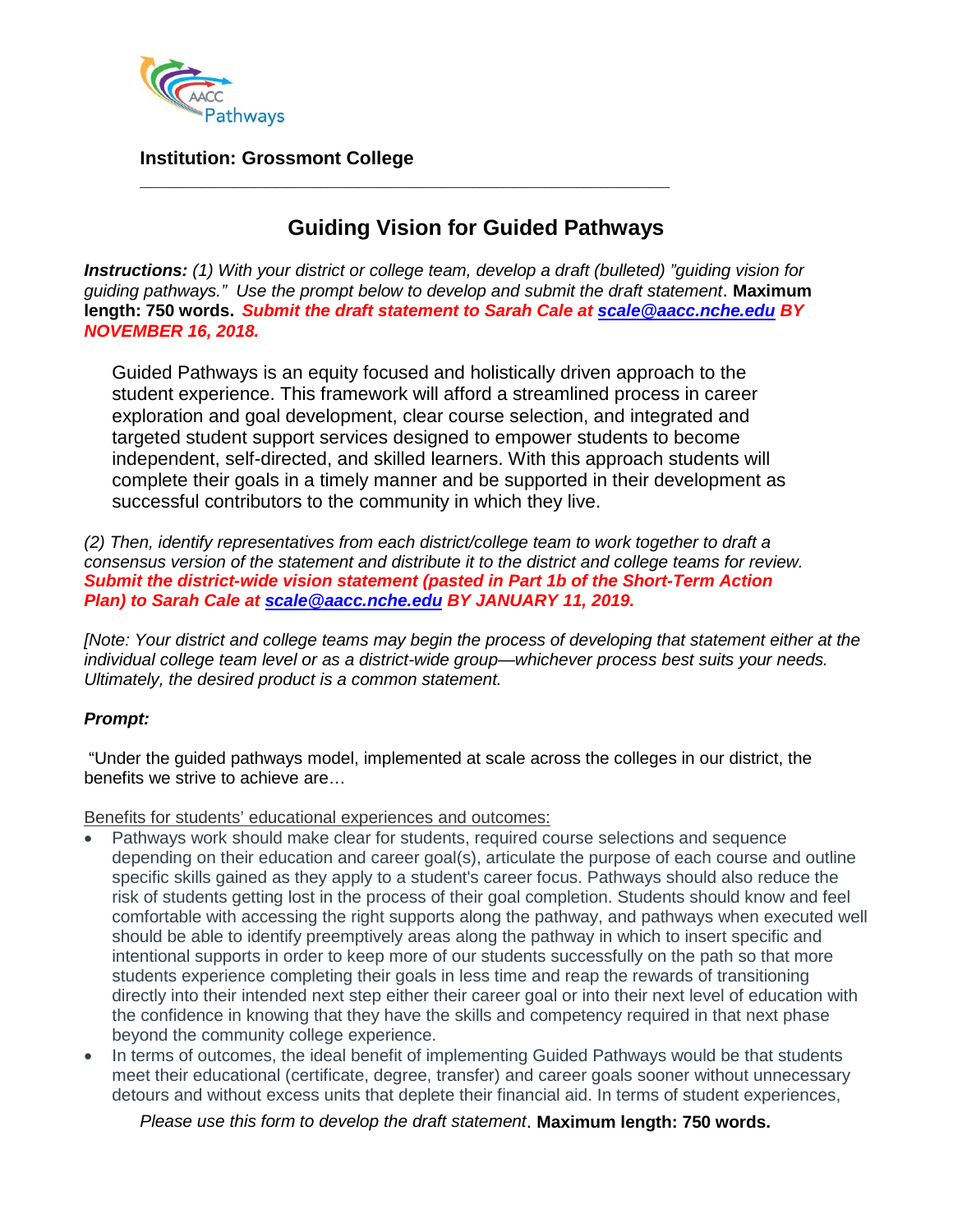

## **Institution: Grossmont College**

**\_\_\_\_\_\_\_\_\_\_\_\_\_\_\_\_\_\_\_\_\_\_\_\_\_\_\_\_\_\_\_\_\_\_\_\_\_\_\_\_\_\_\_\_\_\_\_\_\_\_\_** would be for students to experience more meaningful learning relevant to their degree/career interests. These enriched learning experiences would stem from intentional, collaborative, and interdisciplinary curricular design needed to meet clear learning outcomes that enable students to build knowledge and skills as they progress through a pathway. The ultimate benefit would be for students to be highly employable in their chosen career upon completion of their pathway.

- Students will find the system easier to navigate. Their choices will be made clearer and the decisions will be supported. Students will be more aware of the resources they have and how to use them to navigate the college system.
- A simplified education system that potentially identifies, in advance, which campus best suits the needs of the student and their chosen pathway. -Aligned information is easier to navigate for a student who may be unsure of which campus to attend. -Earn degree/certificate in fewer units and less time with the understanding of what they are earning and how it relates to a career. -A sense of connectedness to either campus.

#### Benefits for colleges and their faculties and staff members:

- A benefit for faculty and staff is that the ideal implementation of Guided Pathways involves increased collaborations between faculty, staff, and administrators. Faculty and staff would no doubt benefit by contributing to creating an interdisciplinary pathway that exceeds their own and students' expectations. Surely these collaborations will result in more fruitful, innovative services to our students. Together, we will have to view how we serve students through the lens of equity and come together for continuous improvement.
- Clarifying pathways for students helps to define the work of the college and to better define our work and our relationships between departments and service areas with the hope that we work more cohesively and strategically, especially when we gain a better understanding of our interconnectedness, in service to our students.
- Faculty and staff will enjoy greater collaboration across disciplines to develop coherent program SLO's that will stream line the learning for our students.
- Streamline processes; better understanding of what needs to be done, what courses the student needs to take; more specific ed plans; possible increases in certain courses; hopefully less drops.

Benefits for communities, including K-12 systems, transfer institutions, and employers:

- K-12 systems will have a clear path to point their students toward. Transfer institutions will have better alignment with Grossmont College. Employers will have educated pool of potential employees to choose from. The community will enjoy more economic growth and prosperity.
- Educating our future workforce, one that meets the state demand for college educated workers. Another benefit institutionally, is to contribute to the fulfillment of the state chancellor's Vision for Success in that it is an equity imperative intended to improve outcomes for underrepresented student groups and increase social mobility--which will boost the state's economic growth.
- Continuity, clarity, and consistency in the development and implementation of curricular focus and instruction alignment, educational, community, and economic goals, and educational practices successfully guiding more students and their communities into their Career paths and economic growth - a shared cycle of communication among each of these stakeholders with a focus on continuous improvement, related to meeting the needs of all invested in this eco-system.

*Please use this form to develop the draft statement*. **Maximum length: 750 words.**